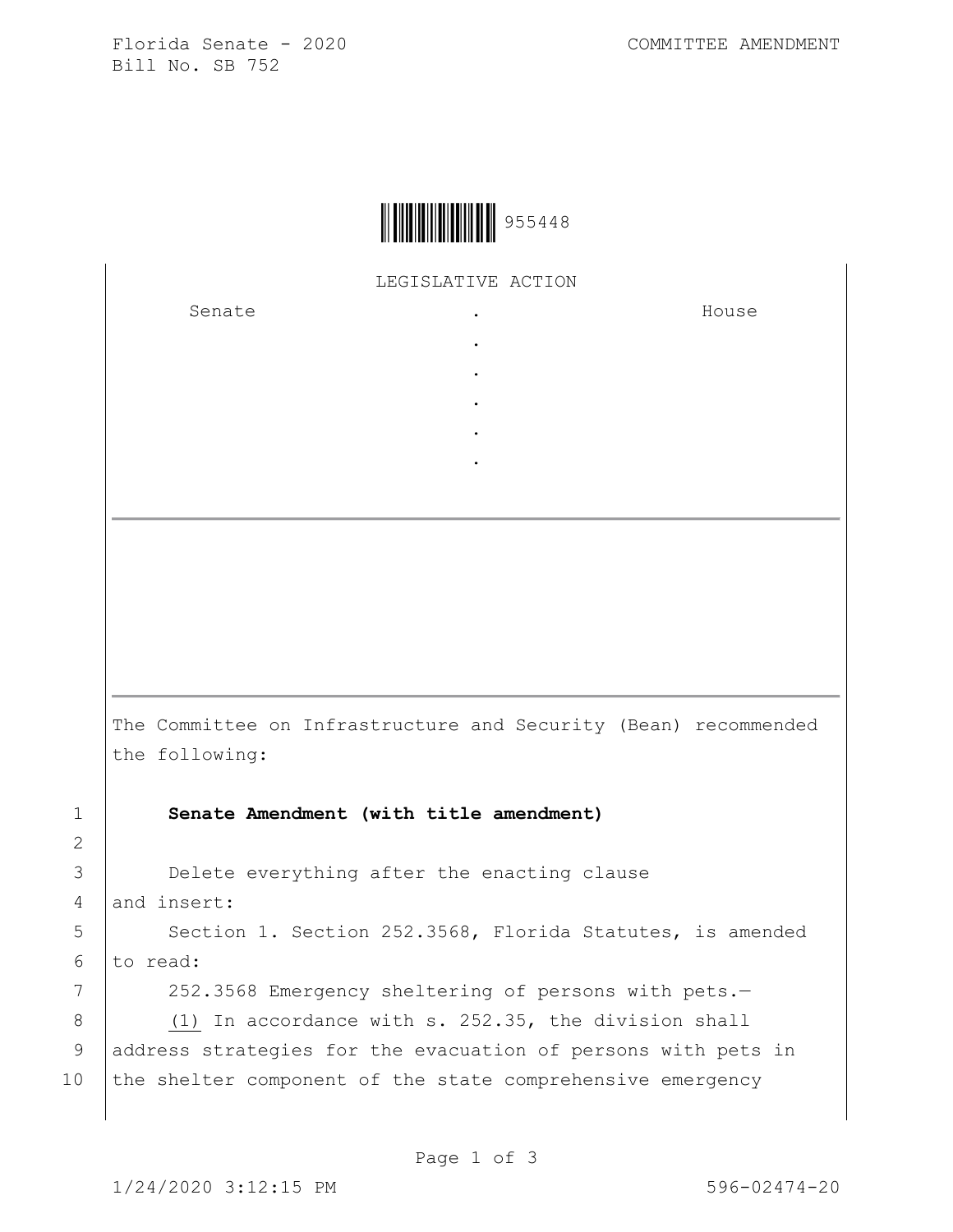Florida Senate - 2020 COMMITTEE AMENDMENT Bill No. SB 752

| $\left\  \left\  \left\  \left\  \left\  \left\  \left\  \left\  \right\  \right\  \right\  \right\  \right\  \right\  \right\ $ 955448 |  |
|-----------------------------------------------------------------------------------------------------------------------------------------|--|
|-----------------------------------------------------------------------------------------------------------------------------------------|--|

| 11 | management plan and shall include the requirement for similar    |
|----|------------------------------------------------------------------|
| 12 | strategies in its standards and requirements for local           |
| 13 | comprehensive emergency management plans. The Department of      |
| 14 | Agriculture and Consumer Services and the Department of          |
| 15 | Education shall assist the division in determining strategies    |
| 16 | regarding this activity.                                         |
| 17 | (2) If a county maintains any designated shelters, it must       |
| 18 | also designate and operate at least one shelter that can         |
| 19 | accommodate persons with pets. The shelter must be in compliance |
| 20 | with any applicable disaster assistance policies and procedures  |
| 21 | of the Federal Emergency Management Agency and with safety       |
| 22 | procedures regarding the sheltering of pets established in the   |
| 23 | shelter component of the local and state comprehensive emergency |
| 24 | management plans.                                                |
| 25 | Section 2. This act shall take effect July 1, 2020.              |
| 26 |                                                                  |
| 27 | ================= T I T L E A M E N D M E N T ================   |
| 28 | And the title is amended as follows:                             |
| 29 | Delete everything before the enacting clause                     |
| 30 | and insert:                                                      |
| 31 | A bill to be entitled                                            |
| 32 | An act relating to emergency sheltering of persons               |
| 33 | with pets; amending s. 252.3568, F.S.; requiring the             |
| 34 | Department of Education to assist the Division of                |
| 35 | Emergency Management in determining strategies                   |
| 36 | regarding the evacuation of persons with pets;                   |
| 37 | requiring counties that meet specified criteria to               |
| 38 | designate and operate at least one shelter that can              |
| 39 | accommodate persons with pets; specifying requirements           |
|    |                                                                  |